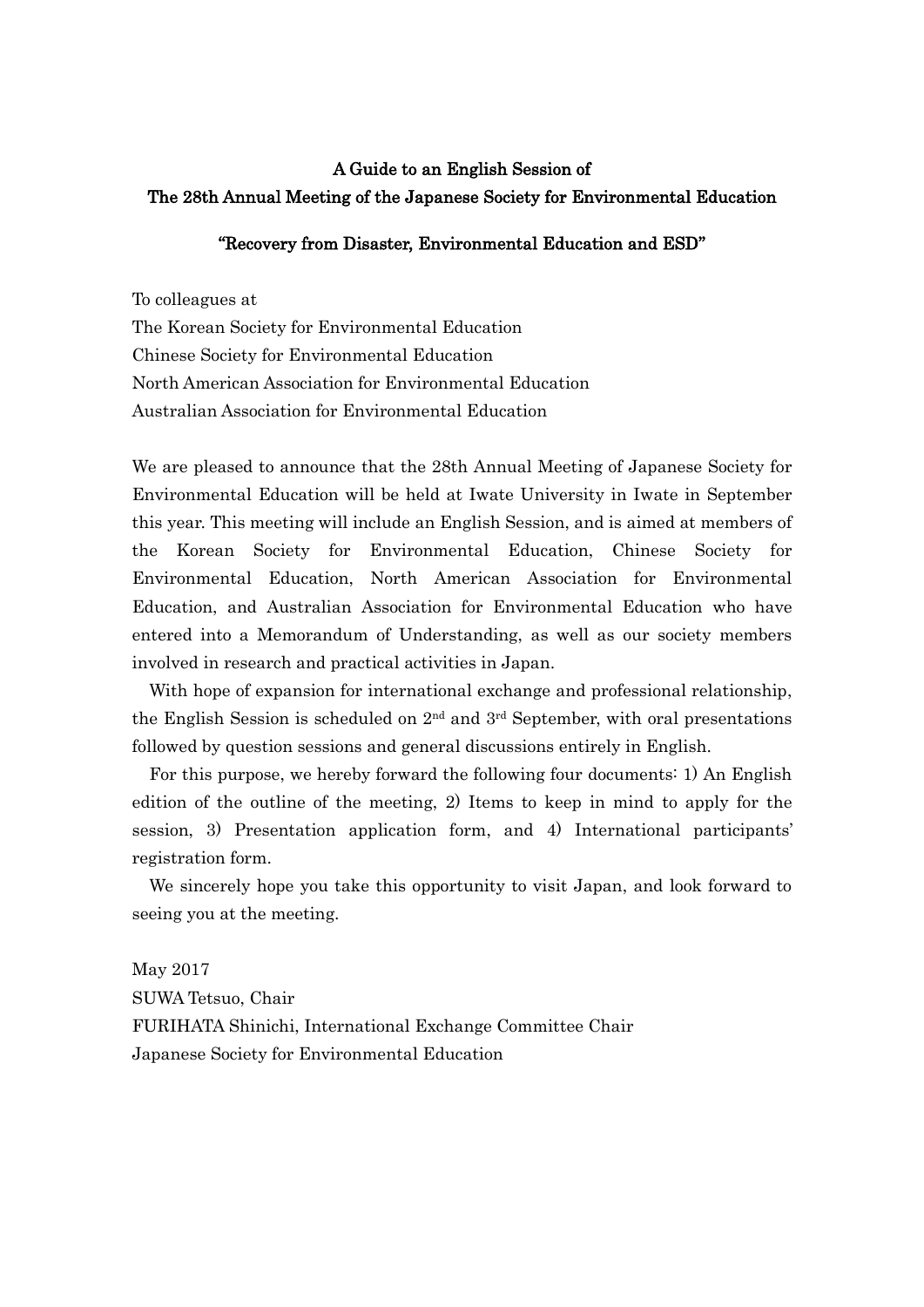Items to keep in mind when applying to the English Session May 2017

## 1. Transportation to the venue

### <Iwate University, Student Center>

3-18-8 Ueda, Morioka City, Iwate 020-8550, Japan

University Guide Map:<http://www.iwate-u.ac.jp/campusannai/kaigai.shtml> Campus Map: [http://www.iwate-u.ac.jp/campusannai/sozai/campus\\_map\\_en.png](http://www.iwate-u.ac.jp/campusannai/sozai/campus_map_en.png)

## ■From Morioka Station to Iwate University

OBy bus [Bus Depot Stop No. 11 at Morioka station bus terminal] (About 20min, JPY220)

Take−「For "Matsuzono bus terminal (松園バスターミナル)"」 Get off−「At "Iwate Daigaku Mae (岩手大学前)"」 or Take−「For "Sakuradai Danchi (桜台団地)"」 Get off−「At "Iwate Daigaku Mae (岩手大学前)"」 ○By taxi About 2 kilometers(About 10min, JPY1,000)

○On foot (About 30min)



By Train (JR Shinkansen): From Tokyo→About 2 hours and 30 minutes→to Morioka

### 2. Accommodations and dining in the vicinity of the venue

 There are some accommodations and dining facilities in and around the area of Morioka Station, not far away from Iwate University. Participants are asked to